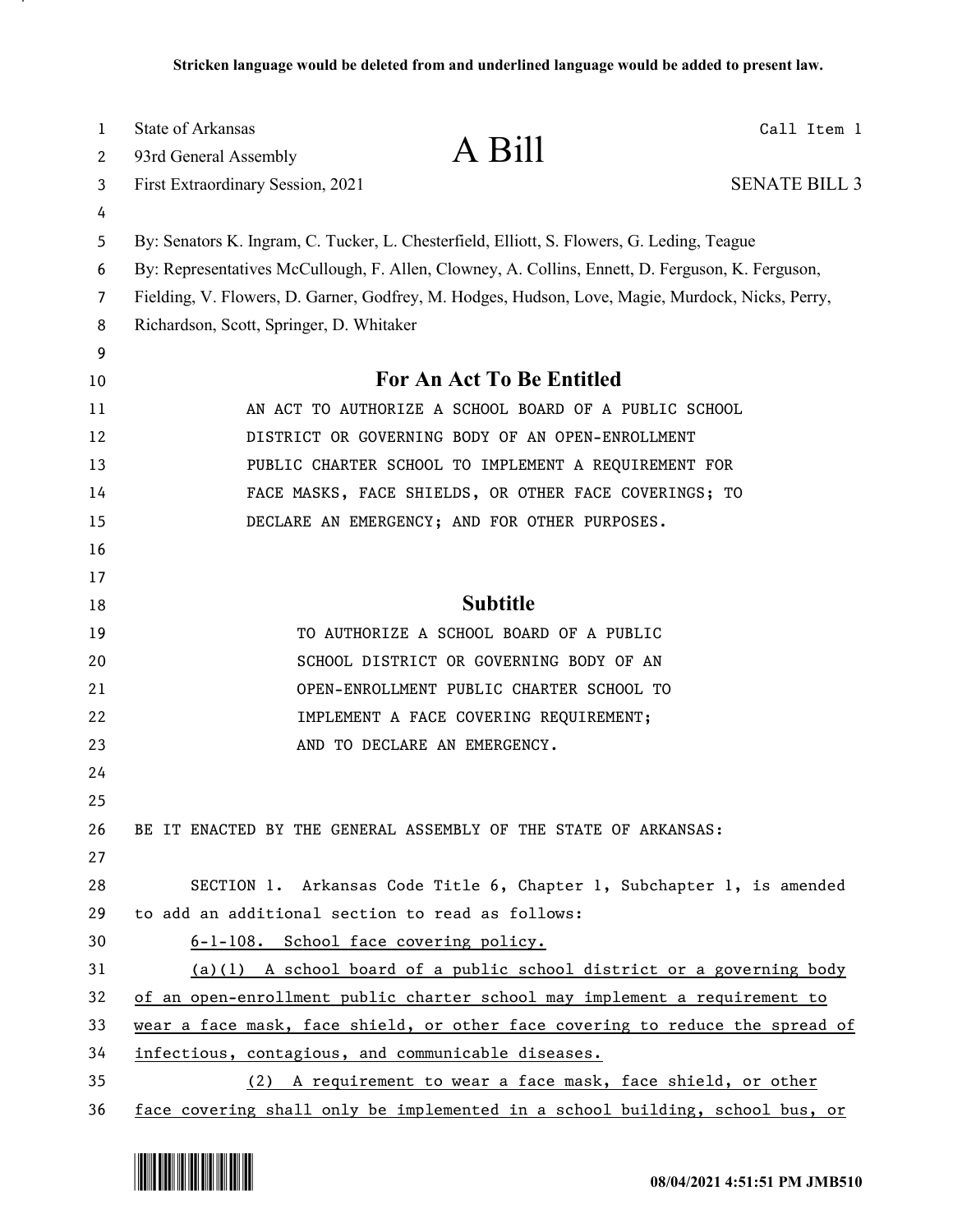other congregate educational setting where children under twelve (12) years of age may be present during times dedicated for academic purposes. (b) Section 20-7-144 does not prohibit a school board of a public school district or a governing body of an open-enrollment public charter school from implementing a requirement to wear a face mask, face shield, or other face covering under this section. (c) For purposes of this section, "school board" includes the State Board of Education and the Commissioner of Elementary and Secondary Education if the state board orders the takeover of a public school district under the authority granted under this title and also orders the removal of the school district board of directors. SECTION 2. EMERGENCY CLAUSE. It is found and determined by the General Assembly of the State of Arkansas that the Governor issued Executive Order 21-14 to declare a statewide state of disaster emergency related to 16 public health under the Arkansas Emergency Services Act of 1973, § 12-75-101 et seq., to address the impact of coronavirus 2019 (COVID-19); that the rapid rise in the cases of coronavirus 2019 (COVID-19) poses a threat to the health and safety of children in this state who are under twelve (12) years of age; that the Delta variant of coronavirus 2019 (COVID-19) is more contagious than previous strains of coronavirus 2019 (COVID-19); that children under twelve (12) years of age are not currently eligible to receive a coronavirus 2019 (COVID-19) vaccine; that with the start of the school year imminent, public schools and open-enrollment public charter schools need additional flexibility to protect children under twelve (12) years of age; and that this act is immediately necessary to provide local school boards of public school districts and governing bodies of open-enrollment public charter schools with flexibility to achieve maximum protection for children under twelve (12) years of age receiving in-person instruction and education. Therefore, an emergency is declared to exist, and this act being immediately necessary for the preservation of the public peace, health, and safety shall become effective on: (1) The date of its approval by the Governor; (2) If the bill is neither approved nor vetoed by the Governor, the expiration of the period of time during which the Governor may veto the bill; or

SB3